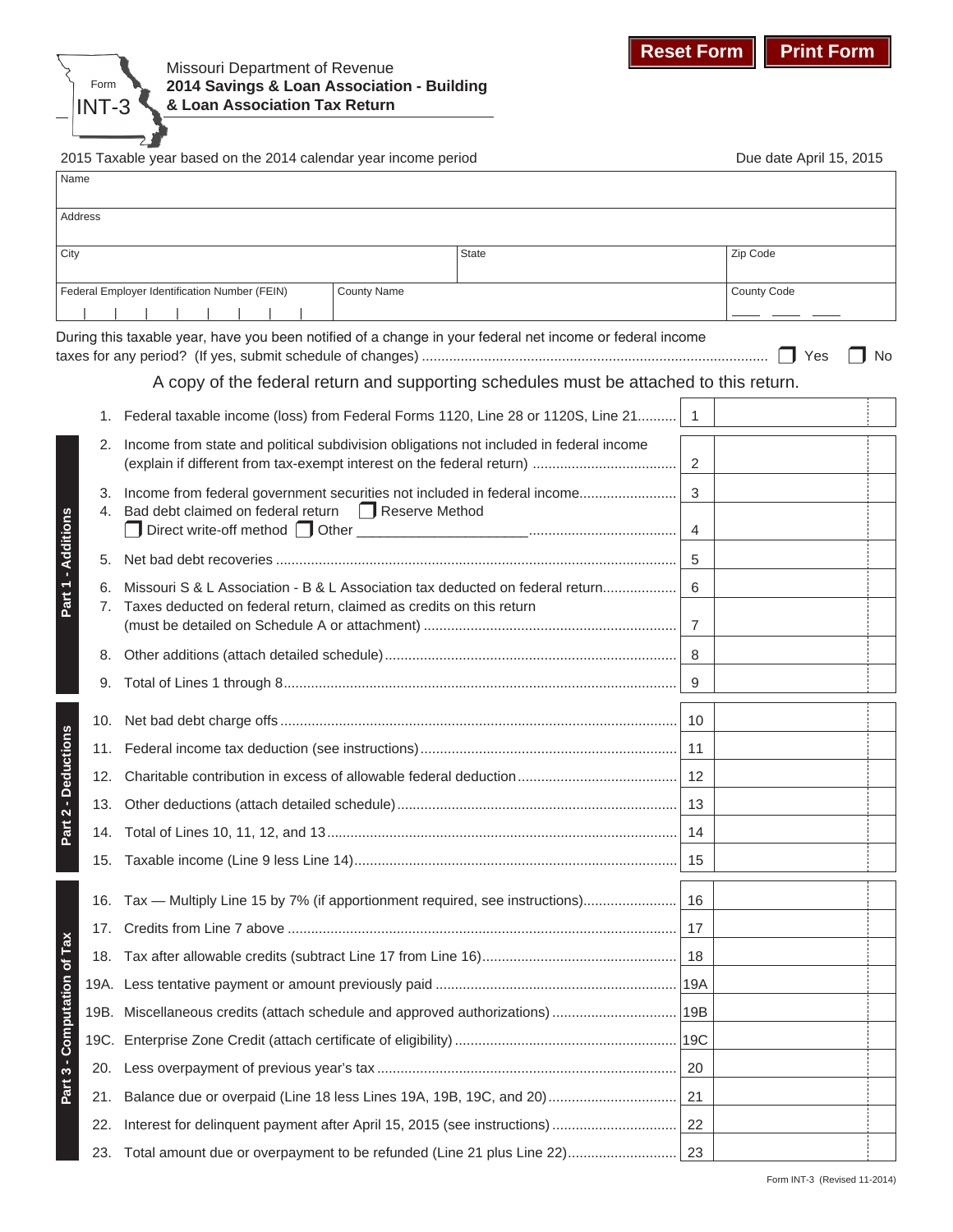|                                              | Description (Do not list tangible personal property tax on leased property)                                                                                   | Amount                        |                     |                   |  |  |  |  |
|----------------------------------------------|---------------------------------------------------------------------------------------------------------------------------------------------------------------|-------------------------------|---------------------|-------------------|--|--|--|--|
|                                              |                                                                                                                                                               |                               |                     |                   |  |  |  |  |
|                                              |                                                                                                                                                               |                               |                     |                   |  |  |  |  |
|                                              |                                                                                                                                                               |                               |                     |                   |  |  |  |  |
|                                              |                                                                                                                                                               |                               |                     |                   |  |  |  |  |
|                                              |                                                                                                                                                               |                               |                     |                   |  |  |  |  |
|                                              |                                                                                                                                                               |                               |                     |                   |  |  |  |  |
|                                              |                                                                                                                                                               |                               |                     |                   |  |  |  |  |
|                                              |                                                                                                                                                               |                               |                     |                   |  |  |  |  |
|                                              |                                                                                                                                                               |                               |                     |                   |  |  |  |  |
|                                              |                                                                                                                                                               |                               |                     |                   |  |  |  |  |
|                                              |                                                                                                                                                               |                               |                     |                   |  |  |  |  |
|                                              |                                                                                                                                                               |                               |                     |                   |  |  |  |  |
| <b>Schedule A - Taxes Claimed As Credits</b> |                                                                                                                                                               |                               |                     |                   |  |  |  |  |
|                                              |                                                                                                                                                               |                               |                     |                   |  |  |  |  |
|                                              |                                                                                                                                                               |                               |                     |                   |  |  |  |  |
|                                              |                                                                                                                                                               |                               |                     |                   |  |  |  |  |
|                                              |                                                                                                                                                               |                               |                     |                   |  |  |  |  |
|                                              |                                                                                                                                                               |                               |                     |                   |  |  |  |  |
|                                              |                                                                                                                                                               |                               |                     |                   |  |  |  |  |
|                                              |                                                                                                                                                               |                               |                     |                   |  |  |  |  |
|                                              | Total (Enter on Lines 7 and 17, Page 1)                                                                                                                       |                               |                     |                   |  |  |  |  |
|                                              | I authorize the Director of Revenue or delegate to discuss my return and attachments with the preparer or any                                                 |                               |                     |                   |  |  |  |  |
|                                              | $\Box$ No<br>$\mathsf{l}$ Yes<br>Under penalties of perjury, I declare that the above information and any attached supplement is true, complete, and correct. |                               |                     |                   |  |  |  |  |
| <b>Authorization and Signature</b>           | Declaration of preparer (other than taxpayer) is based on all information of which he or she has any knowledge.                                               |                               |                     |                   |  |  |  |  |
|                                              | Signature of Officer (Required)                                                                                                                               | <b>Title of Officer</b>       | <b>Phone Number</b> | Date (MM/DD/YYYY) |  |  |  |  |
|                                              | Preparer's Signature (Including Internal Preparer)                                                                                                            | Preparer's FEIN, SSN, or PTIN | Phone Number        | Date (MM/DD/YYYY) |  |  |  |  |
|                                              |                                                                                                                                                               |                               |                     |                   |  |  |  |  |

Make check or money order payable to "Missouri Department of Revenue". Mail completed form and attachments to the address below. If you pay by check, you authorize the Department of Revenue to process the check electronically. Any returned check may be presented again electronically.

**Mail to:** Taxation Division **Phone:** (573) 751-2326 P.O. Box 898 **TDD:** (800) 735-2966 Jefferson City, MO 65105-0898 **Fax:** (573) 522-1721

**E-mail: fit@dor.mo.gov** 

Visit **http://dor.mo.gov/business/finance** for additional information.



Form INT-3 (Revised 11-2014)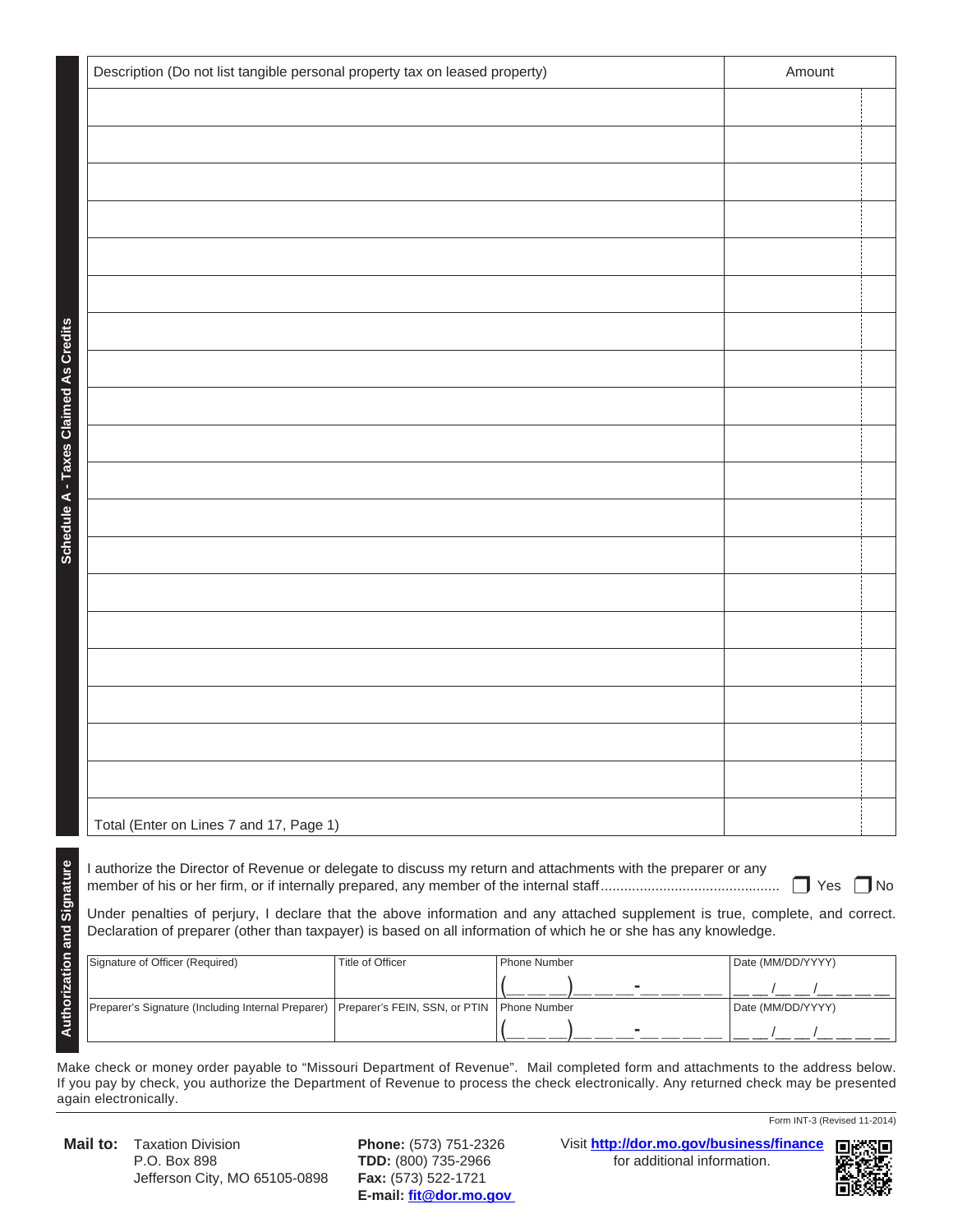

## Missouri Department of Revenue **General Instructions - 2014 Savings and Loan Return**

### **[Section 148.610 – 148.710, RSMo](http://www.moga.mo.gov/mostatutes/ChaptersIndex/chaptIndex148.html)**

This information is for guidance only and does not state the complete law.

The 2014 Savings and Loan Return (**[Form INT-3](http://dor.mo.gov/forms/index.php?formName=int-3&category=&submit=Go)**) must be completed and filed by April 15, 2015. The tax is based upon the taxpayer's net income for the 2014 calendar year. An extension of time for filing this return may be granted by the Director of Revenue. When an extension is granted, the taxpayer is required to pay, as part of any tax due, interest thereon at the rate determined by **[Section 32.065,](http://www.moga.mo.gov/mostatutes/stathtml/03200000651.html)  [RSMo](http://www.moga.mo.gov/mostatutes/stathtml/03200000651.html)**, from the day when such return should have been filed, if no such extension had been granted. Visit the Department's website at **http://dor.mo.gov/intrates.php** to obtain the annual interest rate. Pursuant to Regulation **[12 CSR 10-10.070](http://www.sos.mo.gov/adrules/csr/current/12csr/12c10-10.pdf)**, an extension of time may not exceed 180 days from the due date of April 15.

Review the state law prior to the completion of this tax return, since the Internal Revenue Code and the state law differ in the accounting for various transactions. A copy of your Federal Form 1120 or 1120S must be attached to the Missouri Savings & Loan Tax Return.

If any association operates more than one office or branch in Missouri, the association shall file one return. The association must complete the Financial Institution Tax Schedule B (**[Form](http://dor.mo.gov/forms/index.php?formName=2331&category=&year=&searchForms=Search+Forms)  [2331](http://dor.mo.gov/forms/index.php?formName=2331&category=&year=&searchForms=Search+Forms)**), listing the address of each office or branch and showing the total dollar amount of savings accounts, deposits and repurchase agreements of each office or branch and the total for the association. If an association has an office or offices outside Missouri, the total of the dollar amount of deposits and accounts at an office or offices outside Missouri shall be excluded in determining the total deposits and accounts of the taxpayer. Schedule B must be completed and submitted with the Savings and Loan Tax Return.

All savings and loan associations must complete this tax return reflecting their total business activities from all sources. Savings and loan associations conducting business in multiple states should refer to the instructions for Line 16.

# **Instructions**

County Code - Enter your three digit county code of the principal place of your institution from the list provided at the end of these instructions.

### Part I

Line 1 Enter the amount of taxable income (loss) from Federal Form 1120, Line 28, before any net operating loss deduction or special deduction is applied, or Federal Form 1120S, Line 21.

Line 2 Enter all income received from state and political subdivision obligations excluded on the federal return. Explain if different from tax-exempt interest shown on the federal return.

Line 3 Enter all income received from federal government securities excluded from the federal return.

Line 4 Enter the bad debt claimed on the federal return or any additions to a bad debt reserve claimed as a deduction on the federal return. (The reserve method is not a permissible method on this return.) In the appropriate box, indicate the bad debt method used on the federal return.

Line 5 Enter the excess, if any, of recoveries of bad debts previously charged off over current year's charge offs. Attach schedule of bad debt computation.

Line 6 Enter the amount of Missouri Savings and Loan tax (imposed by Chapter 148, RSMo) deducted on the federal return.

Line 7 Enter the total credits from Schedule A of this return. The amount of taxes claimed as a deduction on the federal return but claimed as a credit on Line 17 of this return includes all taxes paid directly to the State of Missouri or any political subdivision thereof, except taxes on tangible personal property owned by the taxpayer and held for lease or rental to others, contributions paid pursuant to the unemployment compensation law of Missouri, real estate taxes, social security taxes, sales and use taxes and taxes imposed by this law. Explain the difference, if any, between the amount shown on Line 7 of this return and the federal return. Please submit the schedule of taxes deducted on the federal return for verification purposes. The savings and loan assessment fee is not an allowable credit. The annual registration fee is not an allowable credit because it is not a tax.

Line 8 Enter deductions claimed on the federal return which are not allowable on this return and income not included on the federal return which is required to be included on this return. Attach a detailed schedule.

Line 9 Enter the total of Lines 1 through 8.

## Part II

Line 10 Enter the amount of actual bad debt charge offs.

Line 11 Enter the current year deduction for federal income taxes. The current year deduction will be the amount actually accrued (if an accrual basis taxpayer) or paid (if a cash basis taxpayer) during the year. Accrual basis taxpayers that are members of an affiliated group filing a consolidated federal income tax return shall allocate its consolidated federal tax liability among the members of the group for the year by using the method elected to allocate earnings and profits by the group under Internal Revenue Code Section 1552, without regard to any additional allocations under Treasury Regulation 1.1502-33(d). If no election was made, the taxpayer shall allocate according to Section 1552(a)(1), IRC.

Cash basis taxpayers that are members of an affiliated group filing a consolidated federal income tax return shall allocate the consolidated tax paid or refunded during the year by using the method elected to allocate earnings and profits by the group under Internal Revenue Code Section 1552 for the applicable year without regard to any additional allocations under Treasury Regulation 1.1502-33(d). If no election was made, the taxpayer shall allocate according to Section 1552(1)(1), IRC.

Line 12 Enter the amount of charitable contributions actually made in excess of the amount allowed, if any, on the federal return. Attach a schedule of charitable contributions if not included with the federal return.

Line 13 Enter the total amount of any deduction claimed on this return and not included on the federal return. These deductions must be itemized on a schedule attached to this return.

Line 14 Enter the total amount of Lines 10, 11, 12, and 13.

Line 15 Subtract Line 14 from Line 9 and enter net amount. If "loss", indicate by brackets "( )" and enter "none" on Line 16.